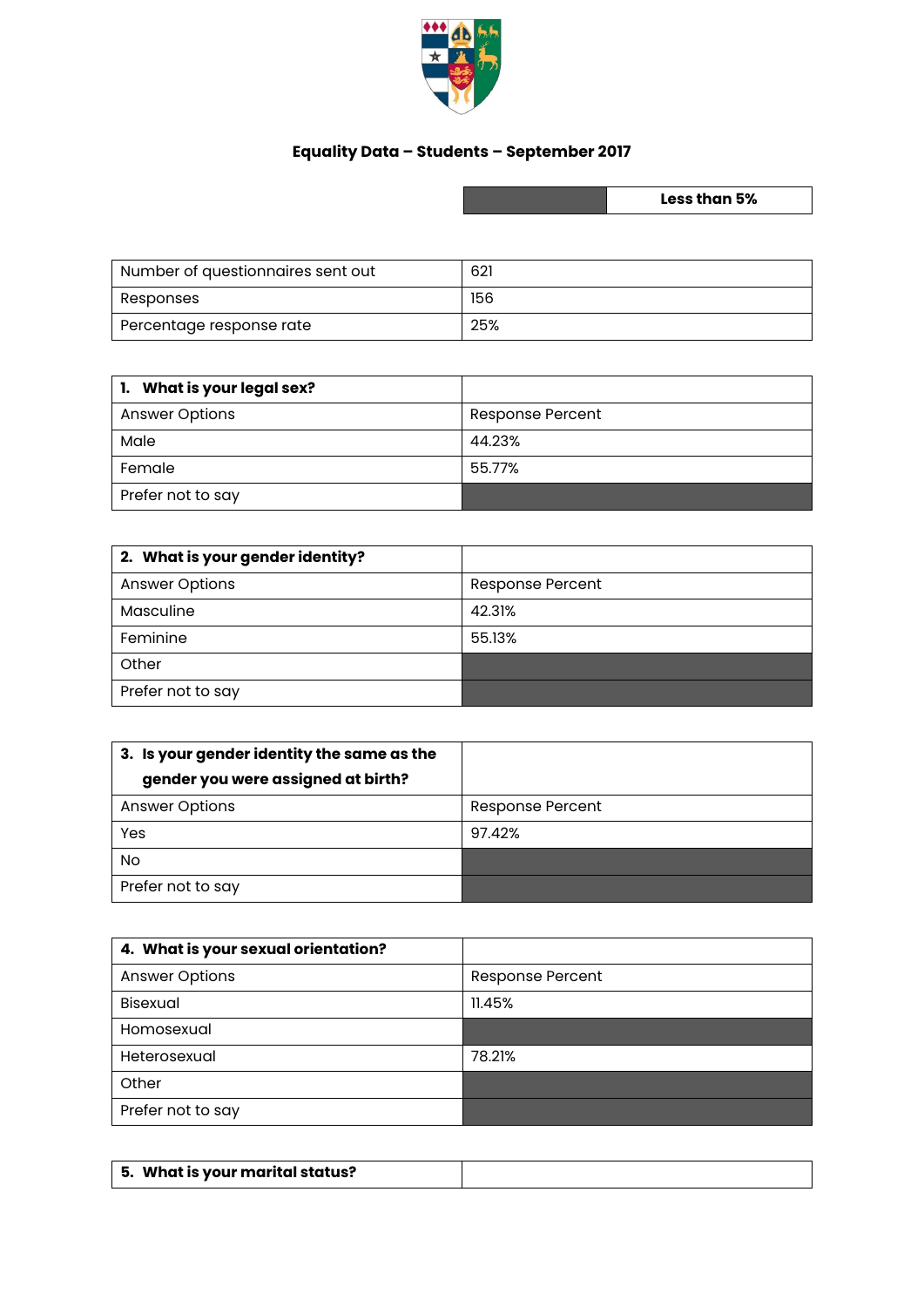

| <b>Answer Options</b>          | Response Percent |
|--------------------------------|------------------|
| Unmarried                      | 97.44%           |
| Married/In a Civil Partnership |                  |
| Prefer not to say              |                  |

| 6. What is your age?  |                  |
|-----------------------|------------------|
| <b>Answer Options</b> | Response Percent |
| $18 - 25$             | 72.44%           |
| $26 - 30$             | 21.79%           |
| $31 - 35$             |                  |
| $36 - 40$             |                  |
| $41 - 45$             |                  |
| $46 - 50$             |                  |
| $56+$                 |                  |
| Prefer not to say     |                  |

| 7. Do you have a disability or long term medical condition? |                         |
|-------------------------------------------------------------|-------------------------|
| <b>Answer Options</b>                                       | <b>Response Percent</b> |
| Disability                                                  | 13.46%                  |
| No disability                                               | 84.62%                  |
| Prefer not to say                                           |                         |

| 8. How would you describe your ethnic origin?: |                         |
|------------------------------------------------|-------------------------|
| <b>Answer Options</b>                          | <b>Response Percent</b> |
| <b>British</b>                                 | 57.05%                  |
| <b>Irish Traveller</b>                         |                         |
| Roma                                           |                         |
| Black or Black British - Caribbean             |                         |
| Black or Black British - African               |                         |
| Other Black background                         |                         |
| Asian or Asian British - Indian                |                         |
| Asian or Asian British - Pakistani             |                         |
| Asian or Asian British - Bangladeshi           |                         |
| Chinese                                        |                         |
| Other Asian background                         |                         |
| Mixed White and Black - Caribbean              |                         |
| Mixed White and Black - African                |                         |
| Mixed White and Asian                          |                         |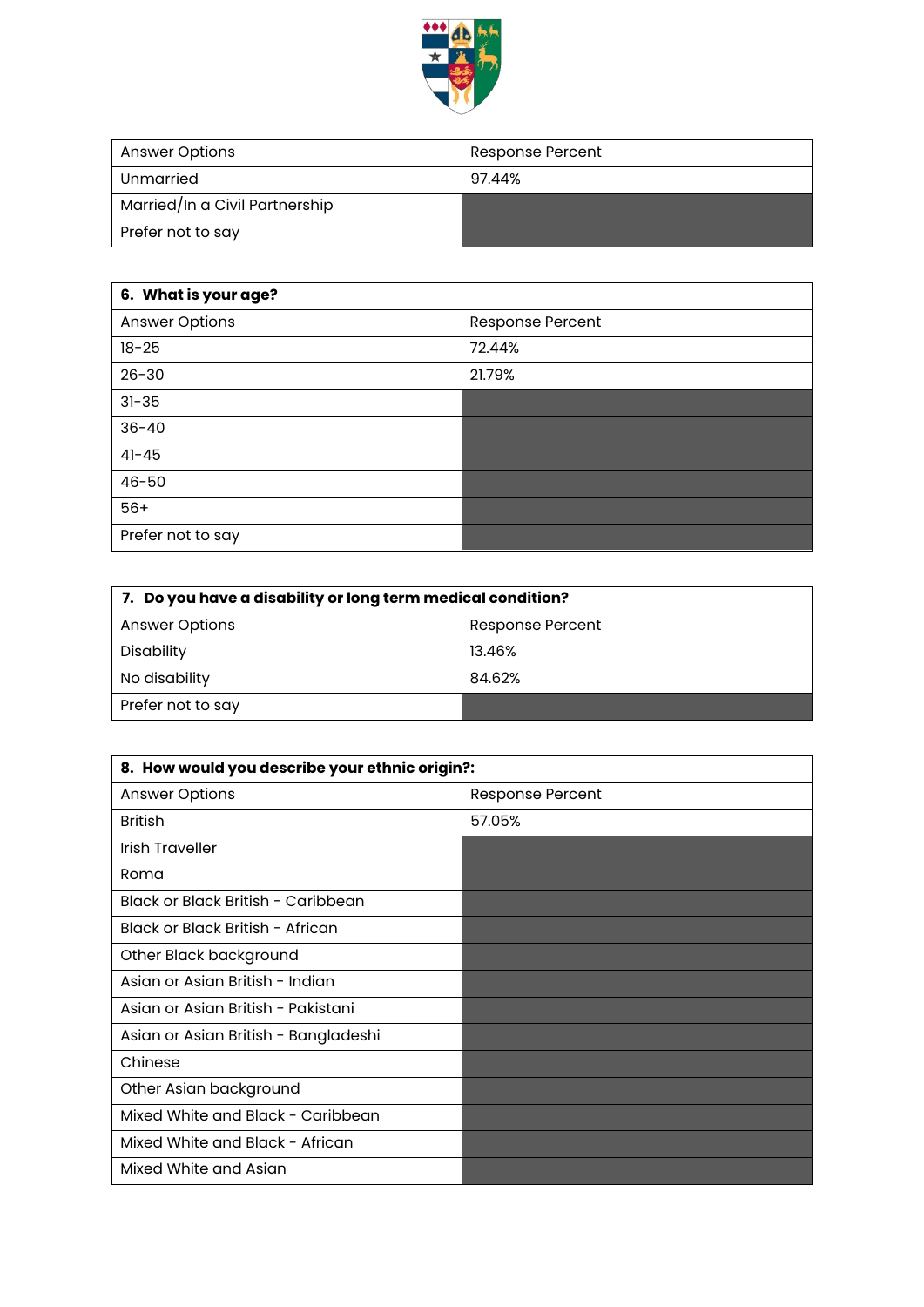

| Other mixed background |      |
|------------------------|------|
| Arab                   |      |
| Middle Eastern         |      |
| Prefer not to say      | 1.9% |

| 9. What is your religion/belief (including no religion/belief)? |                  |
|-----------------------------------------------------------------|------------------|
| <b>Answer Options</b>                                           | Response Percent |
| Atheist                                                         | 39.74%           |
| Agnostic                                                        | 17.95%           |
| <b>Buddhist</b>                                                 |                  |
| Christian                                                       | 24.36%           |
| Hindu                                                           |                  |
| Jewish                                                          |                  |
| Muslim                                                          |                  |
| Sikh                                                            |                  |
| Spiritual                                                       |                  |
| Other                                                           |                  |
| Prefer not to say                                               | 6.41%            |

| 10. Are you currently pregnant or have you |                         |
|--------------------------------------------|-------------------------|
| been pregnant in the last year?            |                         |
| <b>Answer Options</b>                      | <b>Response Percent</b> |
| Yes                                        |                         |
| No                                         | 99.35%                  |
| Prefer not to say                          |                         |

| 11. In the past year, have you taken |                         |
|--------------------------------------|-------------------------|
| <b>Answer Options</b>                | <b>Response Percent</b> |
| Maternity leave                      |                         |
| Shared parental leave                |                         |
| Adoption leave                       |                         |
| None of the above                    |                         |
| Prefer not to say                    | 100.00%                 |

| 12. Do you have any caring responsibilities<br>for children under 5 years old? |                  |
|--------------------------------------------------------------------------------|------------------|
| <b>Answer Options</b>                                                          | Response Percent |
| Yes                                                                            |                  |